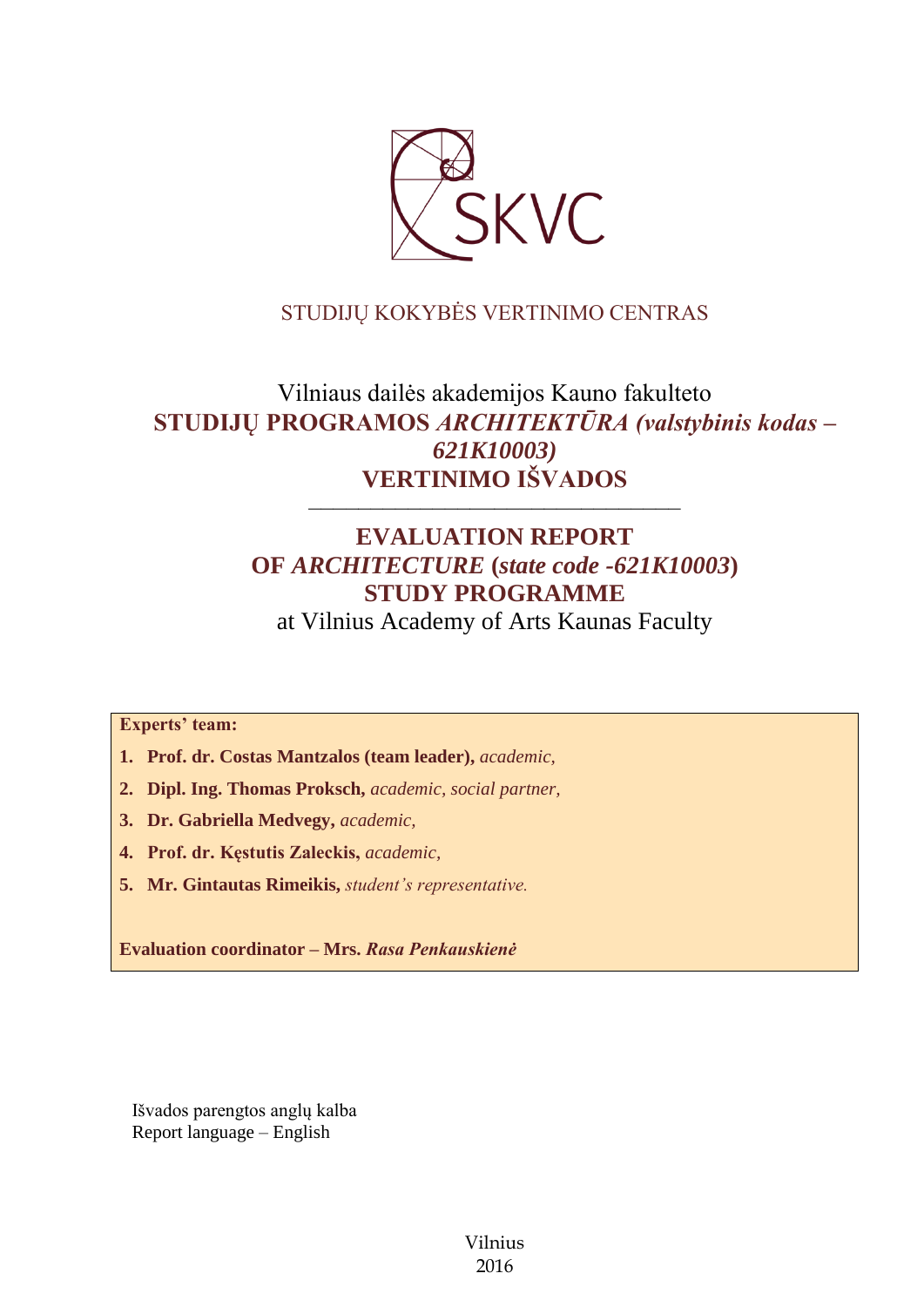# **DUOMENYS APIE ĮVERTINTĄ PROGRAMĄ**

| Studijų programos pavadinimas                           | <b>Architektūra</b>                  |
|---------------------------------------------------------|--------------------------------------|
| Valstybinis kodas                                       | 621K10003                            |
| Studijų sritis                                          | Menai                                |
| Studijų kryptis                                         | Architektūra                         |
| Studijų programos rūšis                                 | Universitetinės studijos             |
| Studijų pakopa                                          | Antroji                              |
| Studijų forma (trukmė metais)                           | Nuolatinė (2)                        |
| Studijų programos apimtis kreditais                     | <b>120 ECTS</b>                      |
| Suteikiamas laipsnis ir (ar) profesinė<br>kvalifikacija | Architektūros magistras, architektas |
| Studijų programos įregistravimo data                    | 2013-06-11, SV2-130                  |

# **INFORMATION ON EVALUATED STUDY PROGRAMME**

–––––––––––––––––––––––––––––––

| Title of the study programme.                          | <b>Architecture</b>               |
|--------------------------------------------------------|-----------------------------------|
| State code                                             | 621K10003                         |
| Study area                                             | Arts                              |
| Study field                                            | Architecture                      |
| Type of the study programme                            | University studies                |
| Study cycle                                            | Second                            |
| Study mode (length in years)                           | Full-time $(2)$                   |
| Volume of the study programme in credits               | <b>120 ECTS</b>                   |
| Degree and (or) professional qualifications<br>awarded | Master of Architecture, Architect |
| Date of registration of the study programme            | 2013-06-11, SV2-130               |

© Studijų kokybės vertinimo centras

The Centre for Quality Assessment in Higher Education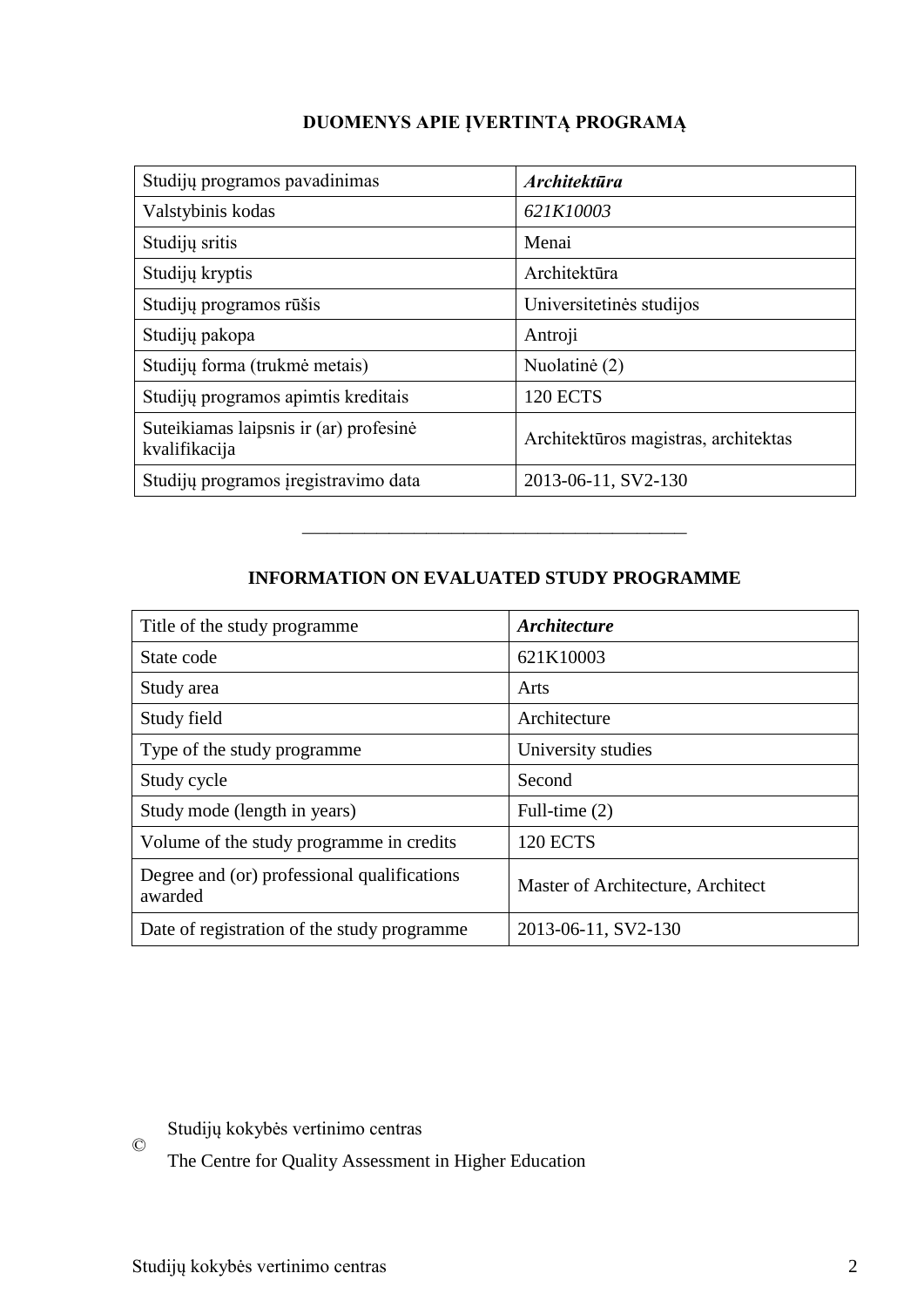| Background of the HEI/Faculty/Study field/ Additional information 5 |
|---------------------------------------------------------------------|
|                                                                     |
|                                                                     |
|                                                                     |
|                                                                     |
|                                                                     |
|                                                                     |
|                                                                     |
|                                                                     |
|                                                                     |
|                                                                     |
|                                                                     |
|                                                                     |

# **CONTENTS**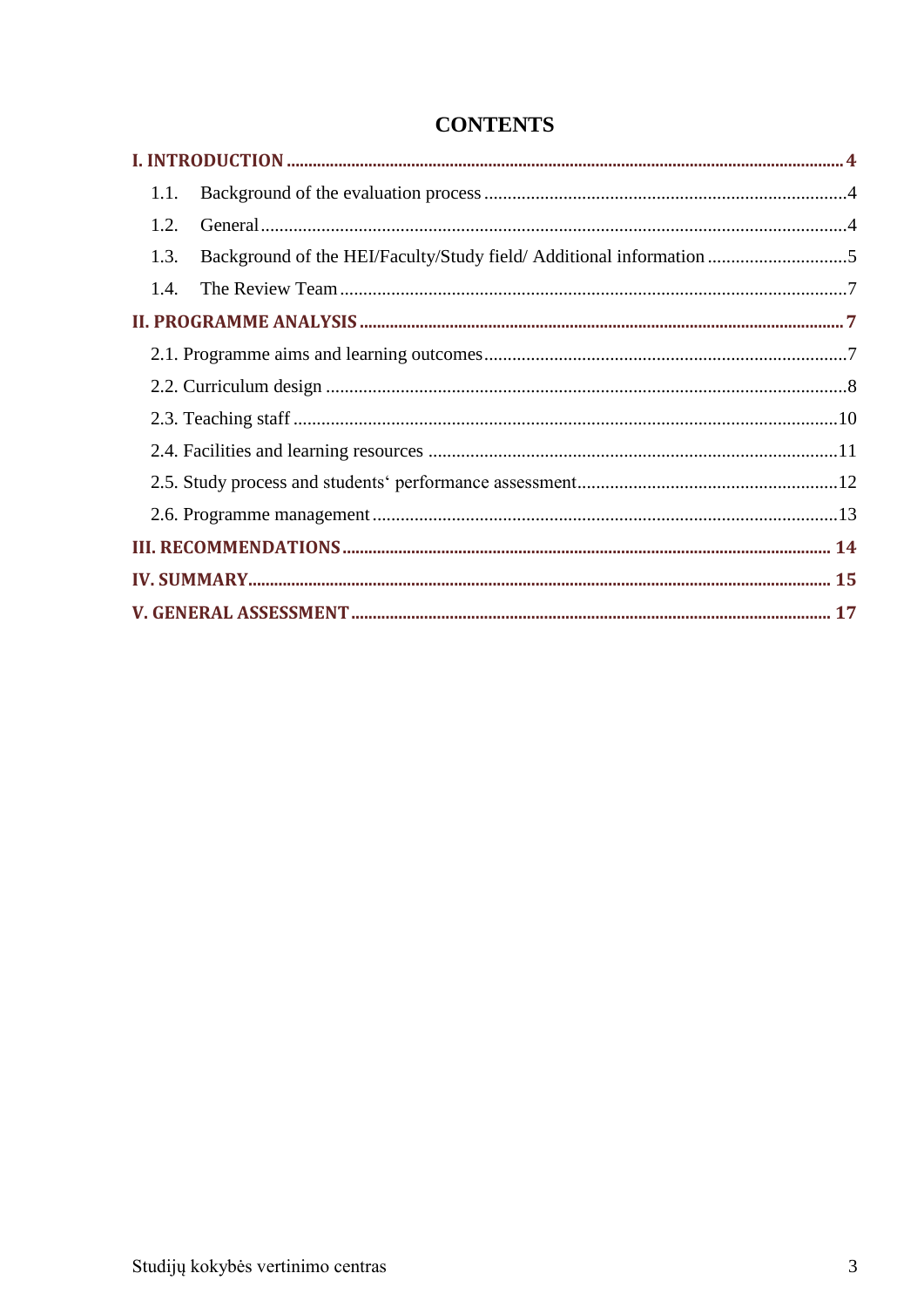#### <span id="page-3-0"></span>**I. INTRODUCTION**

#### <span id="page-3-1"></span>*1.1. Background of the evaluation process*

The expert team expressed their gratitude to everyone for their hospitality during the visit to Vilnius Academy of Arts in Kaunas on Thursday 21st of April 2016.

The feedback, which follows below, draws references from the Self Evaluation Reports which the members of team had received from SKVC, as well as from the responses after the team's meeting with the Senior Administration, the team responsible for the SER, the teaching staff, the students as well as stakeholders, employers and graduates during the site visits.

The evaluation of on-going study programmes is based on the **Methodology for evaluation of Higher Education study programmes,** approved by Order No 1-01-162 of 20 December 2010 of the Director of the Centre for Quality Assessment in Higher Education (hereafter – SKVC).

The evaluation is intended to help higher education institutions to constantly improve their study programmes and to inform the public about the quality of studies.

The evaluation process consists of the main following stages: *1) self-evaluation and selfevaluation report prepared by Higher Education Institution (hereafter – HEI); 2) visit of the review team at the higher education institution; 3) production of the evaluation report by the review team and its publication; 4) follow-up activities.* 

On the basis of external evaluation report of the study programme SKVC takes a decision to accredit study programme either for 6 years or for 3 years. If the programme evaluation is negative such a programme is not accredited.

The programme is **accredited for 6 years** if all evaluation areas are evaluated as "very good" (4 points) or "good" (3 points).

The programme is **accredited for 3 years** if none of the areas was evaluated as "unsatisfactory" (1 point) and at least one evaluation area was evaluated as "satisfactory" (2 points).

The programme **is not accredited** if at least one of evaluation areas was evaluated as "unsatisfactory" (1 point).

## <span id="page-3-2"></span>*1.2. General*

The Application documentation submitted by the HEI follows the outline recommended by the SKVC. Along with the self-evaluation report and annexes, the following additional documents have been provided by the HEI before, during and/or after the site-visit: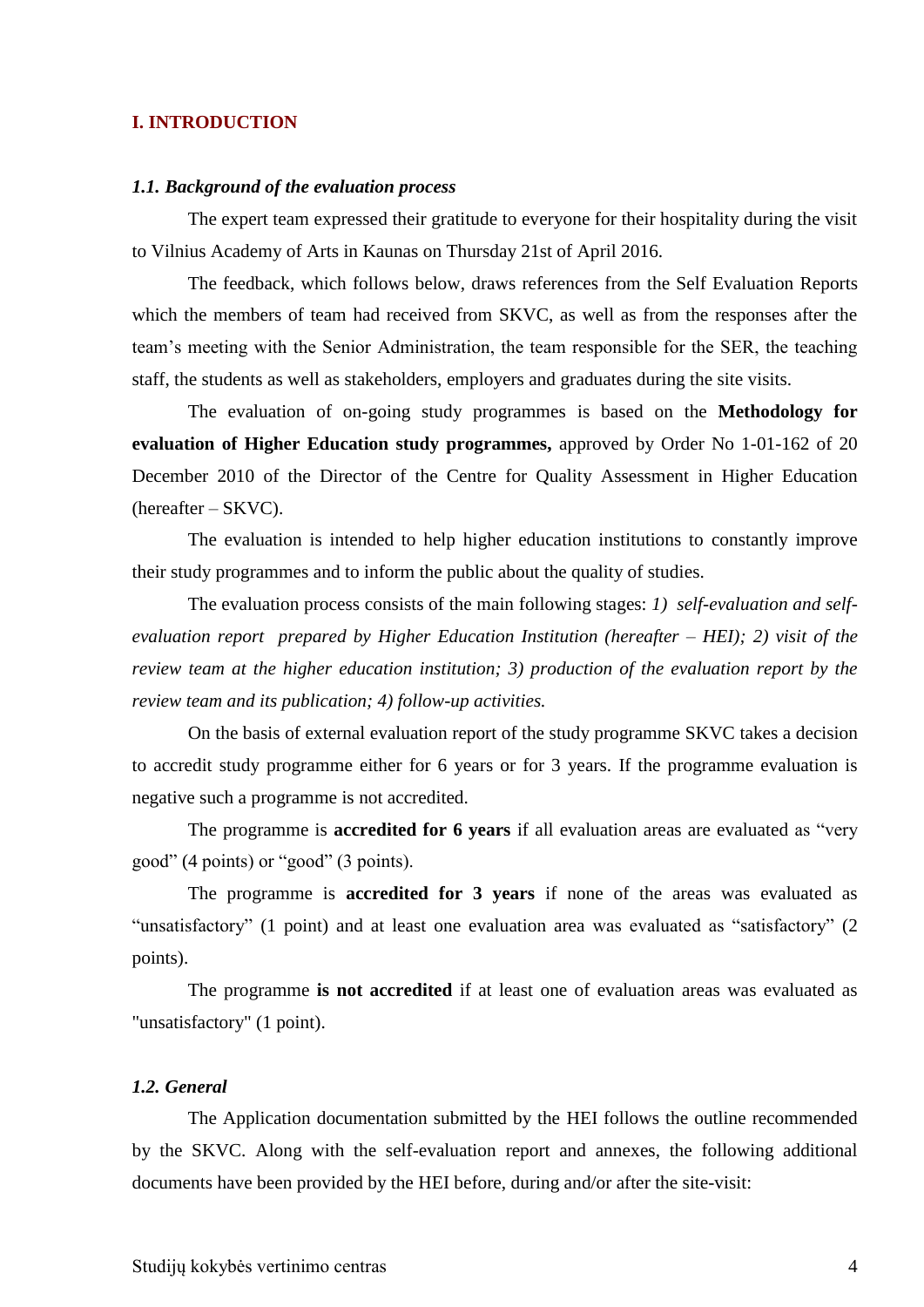| No. | Name of the document                                                         |
|-----|------------------------------------------------------------------------------|
| 1.  | List of Names of all participants from the Senior Management team, SER team, |
|     | Teaching Staff team, Graduates and Partners teams                            |
| 2.  | Catalogues of End of the Year Students' works                                |
| 3.  | Annual Report Book of the Academy                                            |
| 4.  | Catalogue of Awarded Works of Students' Design Projects                      |
| 5.  | Catalogue of Published works of Students' Design Projects                    |

### <span id="page-4-0"></span>*1.3. Background of the HEI/Faculty/Study field/ Additional information*

Vilnius Academy of Arts (hereinafter referred to as VAA) is a higher education school of art, which organizes university-level undergraduate studies, master's studies, special professional studies, selective studies, integrated studies, post-graduate art studies, and doctoral studies as well as conducts research and high-quality professional art activity. The founder of the Academy is Seimas of the Republic of Lithuania; however, VAA is autonomous in academic activity, administration, economy, and finances grounded on the principles of self- government and academic freedom and defined by the Constitution of the Republic of Lithuania, Law on Higher Education and Research, and the Statute of the Academy.

VAA community completely perceives itself as an educational institution of visual art, recognized according to the fostered values, possessing socially-oriented highly-qualified staff of artists-pedagogues, aiming at implementation of advanced technologies and able to prepare professional artists, designers and architects who are competitive in the art market. The most talented graduates of the Academy make a considerable part of Lithuanian culture elite, whose creation is well-known and valued in Europe and the whole world.

Departments are the most important divisions of study organization, uniting the pedagogical and research staff of one or a few closely related specialties. The departments have the following responsibilities:

 $\Box$  organize studies according to the study programmes approved by the Senate;

 $\Box$  prepare study programme curricula and subject content;

 $\Box$  according to the programme of artistic, scientific, and methodical activity of the staff approved by the Board of the Faculty, prepare and publish scientific research articles, textbooks, synopses, educational measures, tasks, and other methodical material;

 $\Box$  and by secret vote express their opinion about the candidates for the positions of the head or other pedagogical and research staff.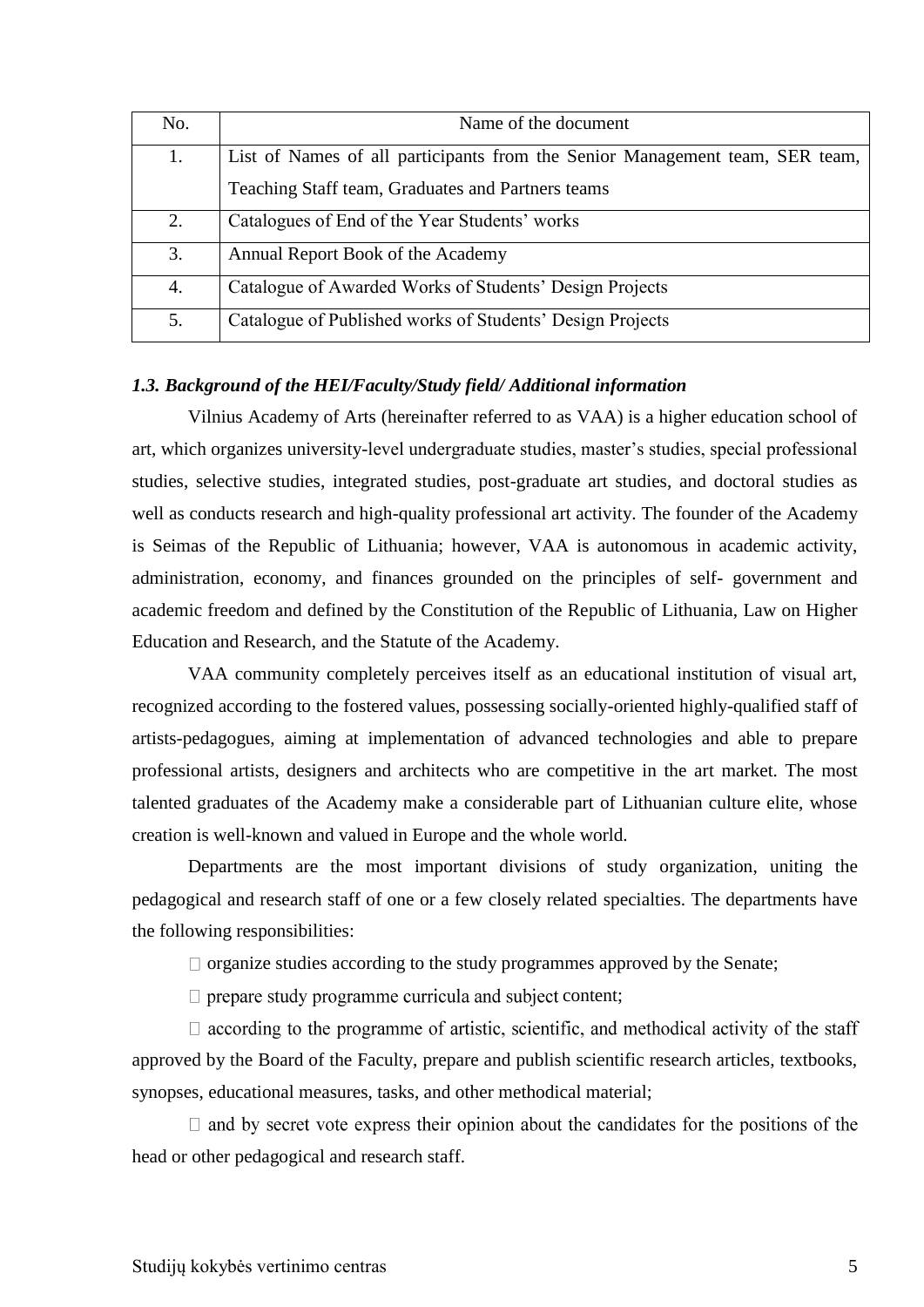VAA Kaunas Faculty (hereinafter referred to as VAA KF) is an indivisible structural part of Vilnius Academy of Arts; therefore, equally uses the facilities and learning resources of the Academy. VAA KF teachers can deliver classes in all the divisions of the Academy (if needed).

VAA KF, which continues and fosters the traditions of the pre-war art school in Kaunas (1922–1940), is the major education center of fine arts in central Lithuania attracting students from almost all the regions of the country. Furthermore, VAA KF is not only a regional institution; it is a higher education university-level institution, which is attractive on the international level, too. Its popularity shows through gradually increasing numbers of students and teachers coming from foreign countries under the framework of the Erasmus exchange programme. Cooperation and best practice sharing is developed with foreign higher education schools, including Kazimierz Pułaski Technical University of Radom (Poland), Warsaw Academy of Fine Arts (Poland), Moscow State Technical University, Kaliningrad division (Russia), Gdansk Academy of Fine Arts (Poland), private higher education design school 'Scuola Italiana Design' (Italy), University of South Bohemia in České Budějovice (Czech Republic), The Academy of Fine Arts in Katowice (Poland), Technical University of Ostrava (Czech Republic), etc.

Two level university studies programmes are taught at VAA KF: bachelor degree programme (10 programmes) and master degree programme (10 programmes, one of them is joint). VAA KF consists of the Board of the Faculty, the Dean's Office, administrative departments (Studies Department, Public Relations Department, Staff Department and Maintenance Affairs Department), academic departments (Architecture, Design, Graphics, Textile, Glass and Ceramic, Visual Arts, Humanities), drawing studio, sculpture studio, painting studio, library, laboratories, and the Open School of Arts, Design and Architecture (Kaunas division).

External evaluation of all the study programmes at VAA has been conducted since 2008. During this period, VAA KF study programmes have been assessed more than once VAA KF teachers and other members of the community have positively responded to the external evaluation process of the study programmes and have understood its importance in the improvement of the quality of studies. Conclusions and recommendations of the external evaluation are presented to the academic community, discussed in the meetings of departments, the dean's office and the Board and are used as guidelines for the renewal of the study programmes and development of Faculty activities.

VAA Kaunas Faculty is an open institution of higher education where the academic spirit is developed and informal interdisciplinary communication of students and teachers takes place in order to preserve school traditions and promote innovations.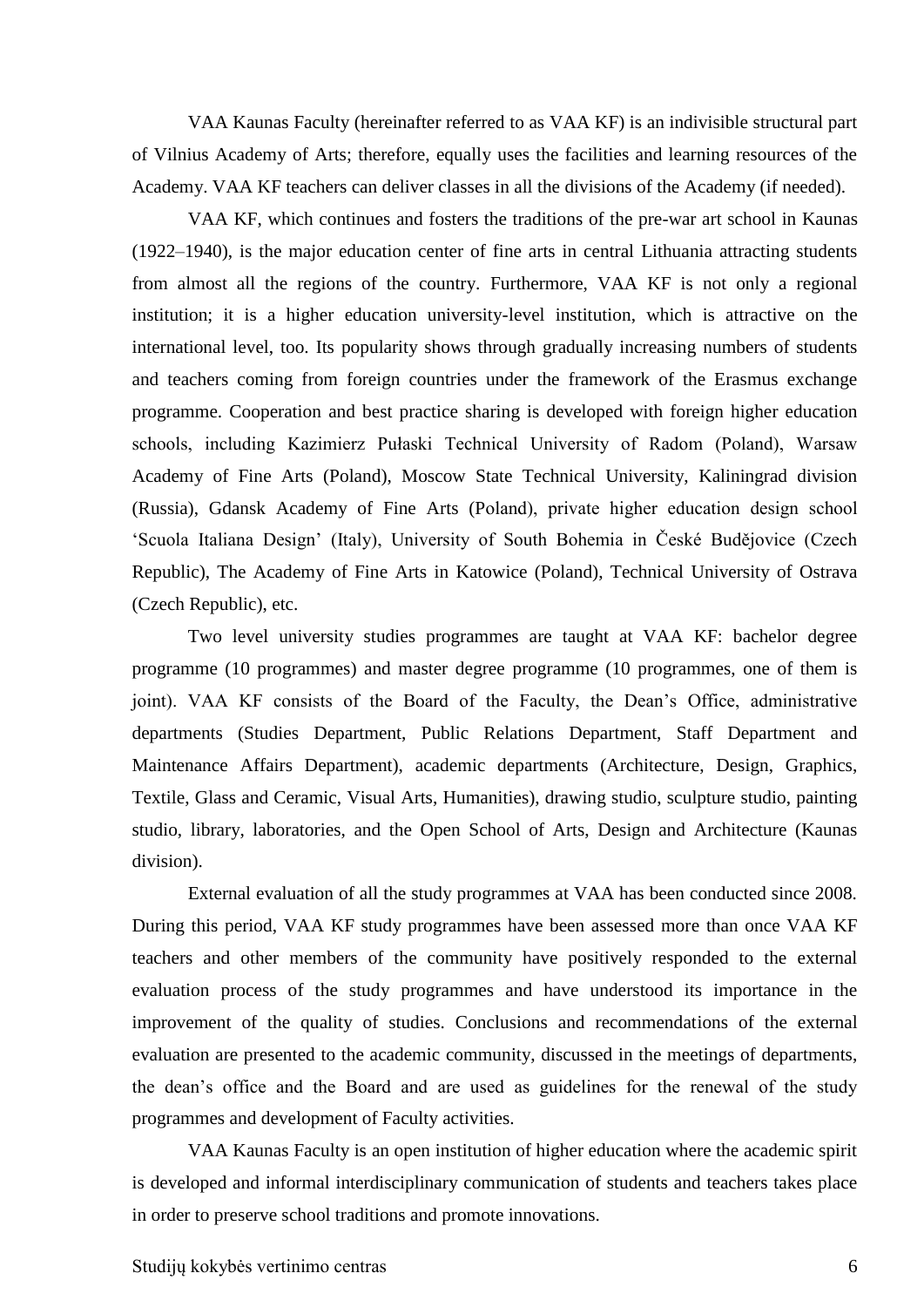The Self Evaluation Report (hereinafter – SER) of the Programme was made available to the expert team in March 2016. The head of the expert team distributed the workload according to each expert's discipline and each member of the expert team examined the SER individually, preparing problem questions or discussion points. The experts obtained further information during the site visit in Kaunas on Thursday April 21st through interviews with Senior Administration Staff, Staff responsible for preparation of SER, the teaching staff, students, employers and stakeholders. After the visit, on Saturday April 23rd the expert group held a meeting, discussed the contents of the evaluation report and agreed upon the numerical evaluation of every area of the evaluation.

#### <span id="page-6-0"></span>*1.4. The Review Team*

The review team was completed according *Description of experts' recruitment*, approved by order No. 1-01-151 of Acting Director of the Centre for Quality Assessment in Higher Education. The Review Visit to HEI was conducted by the team on *Thursday 21st of April 2016.*

- **1. Prof. dr. Costas Mantzalos (team leader),** *Dean of the School of Architecture, Fine and Applied Arts, Frederick University, Cyprus;*
- **2. Dipl. Ing. Thomas Proksch,** *Managing director of "Land in Sicht\_landscape architecture and landscape planning, landscape architect, Austria;*
- **3. Dr. Gabriella Medvegy,** *Vice*‐*Dean of Faculty of Engineering and Information Technology of the University of Pécs, Associate Professor at Institute of Architectural Engineering in education, Hungary;*
- **4. Prof. dr. Kęstutis Zaleckis,** *Head of department, Kaunas Technology University Department of Architecture and Urbanism, Lithuania*
- **5. Mr. Gintautas Rimeikis,** *Master of Management of education and leadership at Lithuanian University of Educational Sciences, Lithuania.*

### <span id="page-6-1"></span>**II. PROGRAMME ANALYSIS**

#### <span id="page-6-2"></span>*2.1. Programme aims and learning outcomes*

There is a thorough definition and clear outline of the programme's aims and learning outcomes, which were also matched and correlated with the teaching areas/modules. The aims and learning outcomes are readily available and publicly accessible through the Academy's website as well as through the publicity material published by the Academy. The Master study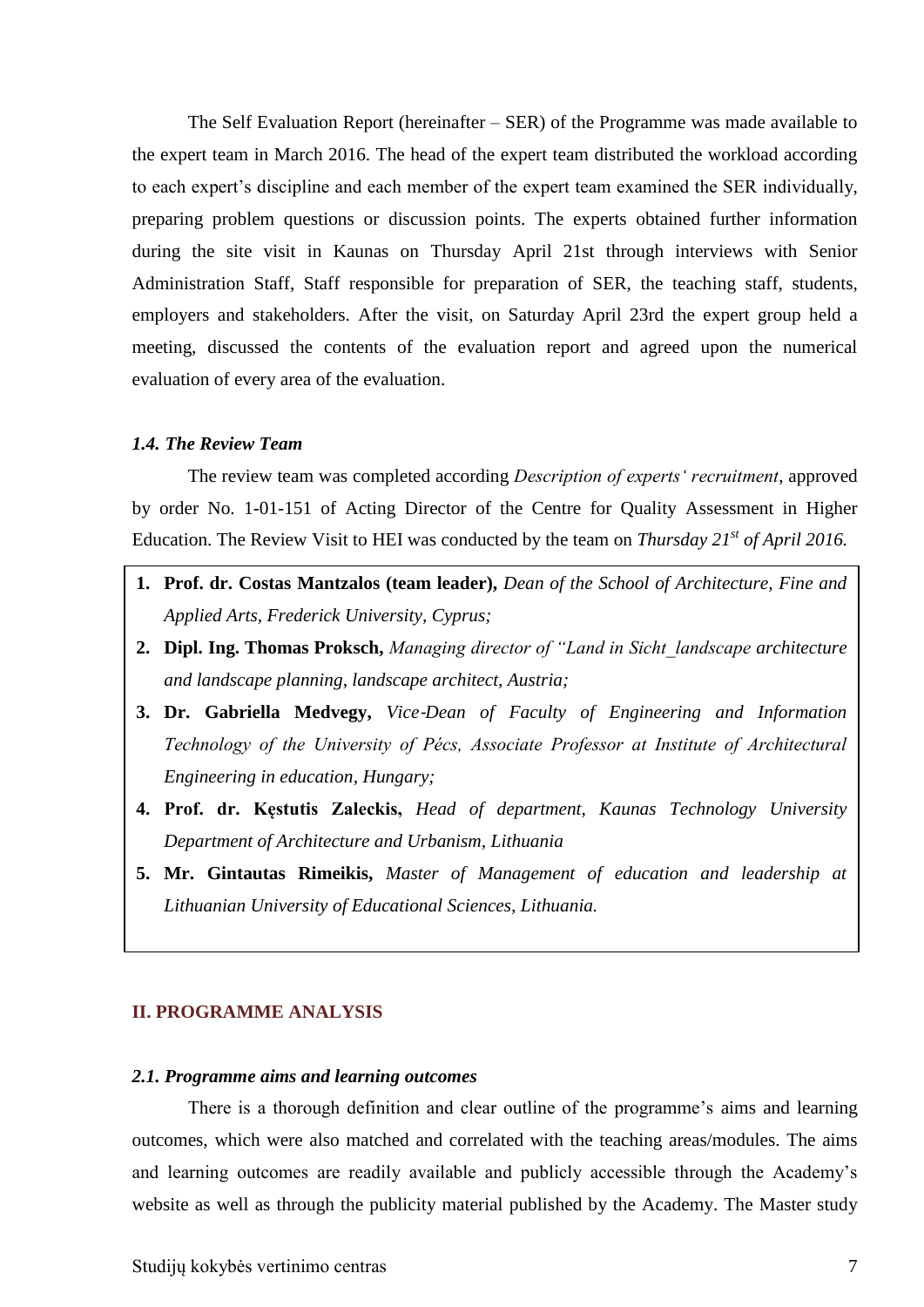programme in Architecture educates professional architects who have creative, analytical and critical thinking, broad views, good communication skills, who are able to combine most modern elements of architecture, engineering, science and art, take an active part in the processes of social and cultural life and critically evaluate the established practices and on-going processes in the community, who already during the process of their studies are able to re-evaluate the existing standards and constantly seek for new creative concepts.

Both the aims of the programme as well as the learning outcomes are based on both the academic and professional requirements. The divisions of VAA carried out self-assessment oriented towards the content of the demand for postgraduate design studies. The distribution and extent of creative activities of the students and graduates of in the city and generally the country and region testified to the necessity of design studies and significance for further development. The need for the programme is supported by the following indicators: a considerable experience accumulated by VAA Faculty in organizing Master studies, experienced academic staff, including renowned architects, scientists and artists, a wide network of cultural institutions and business enterprises, experience of architectural design firms in the area showing the need for professional architects.

The learning outcomes meet the requirements for the provision of a MA level education. This needs to be substantiated in the future years so that the programmes own dynamics and specific qualities can be realized. The Master study programme of Architecture is a direct response to the socio-cultural infrastructure development prospects in Lithuania and the demand for architectural creators.

There is generally good compatibility between the name of the programme and the learning outcomes, content and the qualification that is offered. The key word in the title reflects the content of the Programme, the qualification degree awarded and defines the field of study. This is a programme that can be characterized as quite interdisciplinary offering students knowledge about architecture, engineering modern design technologies, management, sociology, design theory and history, findings of architectural/artistic and scientific research and integrating that knowledge in their creative endeavors. Students are taught to analyze and critically evaluate a certain situation and related social processes and their interpretations in literature, expand their understanding of European social and cultural history and current developments, be aware of cultural and creative similarities and differences of various countries.

#### <span id="page-7-0"></span>*2.2. Curriculum design*

According to the expert teams' best knowledge and understanding provided by SKCV and the SER, the programme complies with national legal acts and regulations. The compliance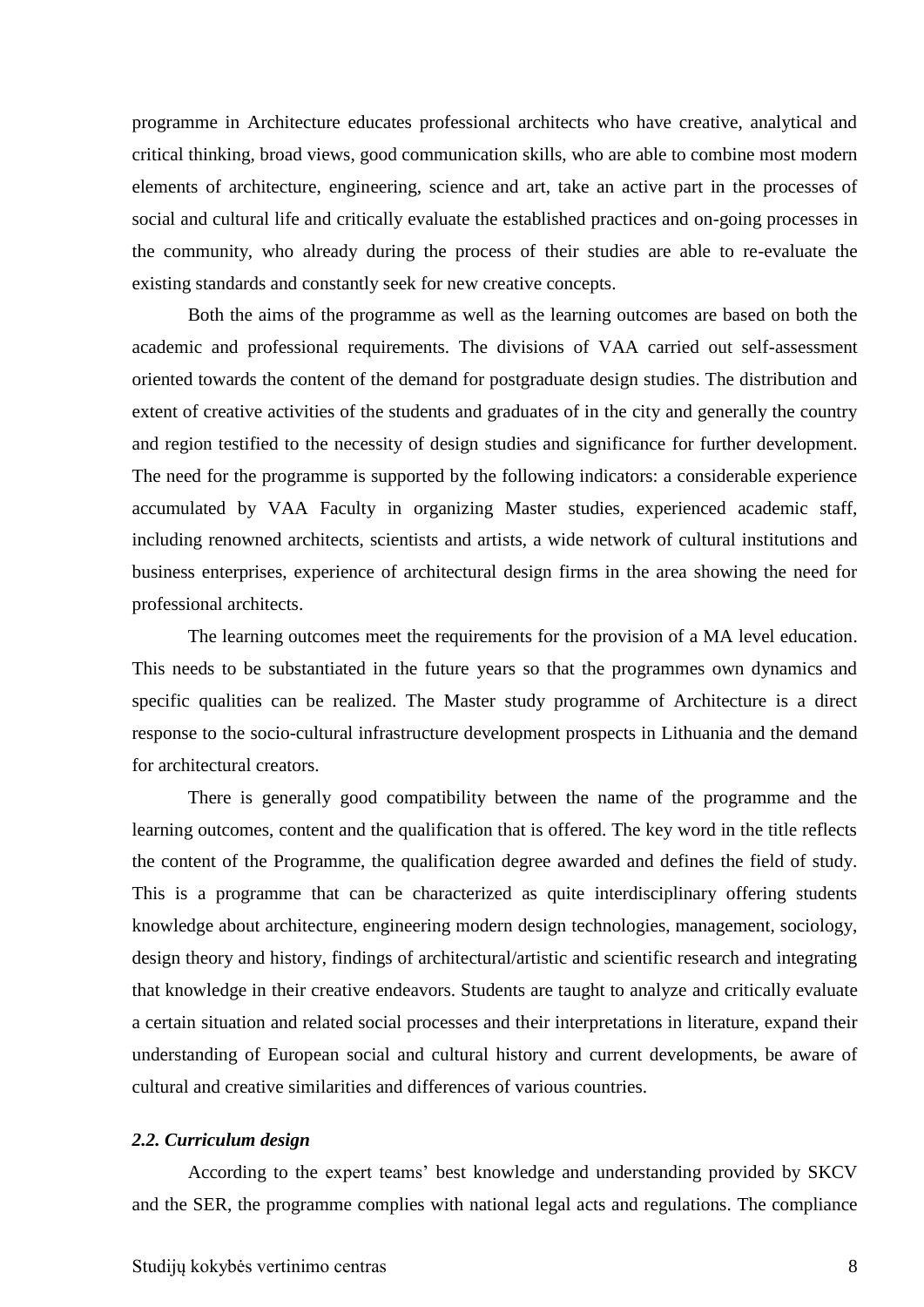with the Bologna process and the establishment to the European Credit Transfer System (ECTS) is implemented.

The study plan of the Master study programme of Architecture was compiled in accordance with the requirements of VAA Study Regulation and legal acts of the Republic of Lithuania (Law on Higher Education and Research, General Requirements for Master Degree Study Programmes, Descriptor of Study Cycles, Description of the Lithuanian Qualifications Framework, etc.) and taking into account the Description of Study Programmes in the Field of Design.

There is a very clear spread of modules throughout the 4 semesters/2 years of the programme which follows academic patterns of most postgraduate programmes internationally. Each semester consists of not more than 5 modules and students start with bigger number of contact hours in the start developing to bigger number of self-study towards the end of the 2-year cycle.

The content of modules is consistent and follows a rational flow, starting with an introductory period of research methodologies, followed by a period for building a research and practical proposal and followed by the final implementation (the dissertation). A very studentcentered approach which complies with the Bologna treaty and which matches the current practice in most educational institutions. Additionally the option for the various 'electives' enhances further teaching and learning and accomplishes further students' development.

The breadth of curriculum, strongly supported by opportunities offered through optional studies and the freedom to participate in a range of extra curriculum activities – including presentations by visiting professors and architectural practitioners – allowing students to develop both a strong and appropriate integration between theory and practice in their work and to develop interdisciplinary practices.

It seems that since the last report in 2013 the MA programme has developed themes, forms and methods that reflect international practice in postgraduate education. Nevertheless further enhancement of these initiatives and the creative development of programme content utilizing new initiatives will greatly enhance the value of the MA programme. The creative development of programme content will be a continuous requirement.

Generally the programme reflects the latest achievements in architecture, science, design and technology. There may be some room for improvement especially in relation to the area of new technologies and entrepreneurship, not in terms of curriculum structure, but in terms of curriculum enhancement and diversity. There is a greater need towards architectural entrepreneurship through the context of design management and marketing. Doing so, students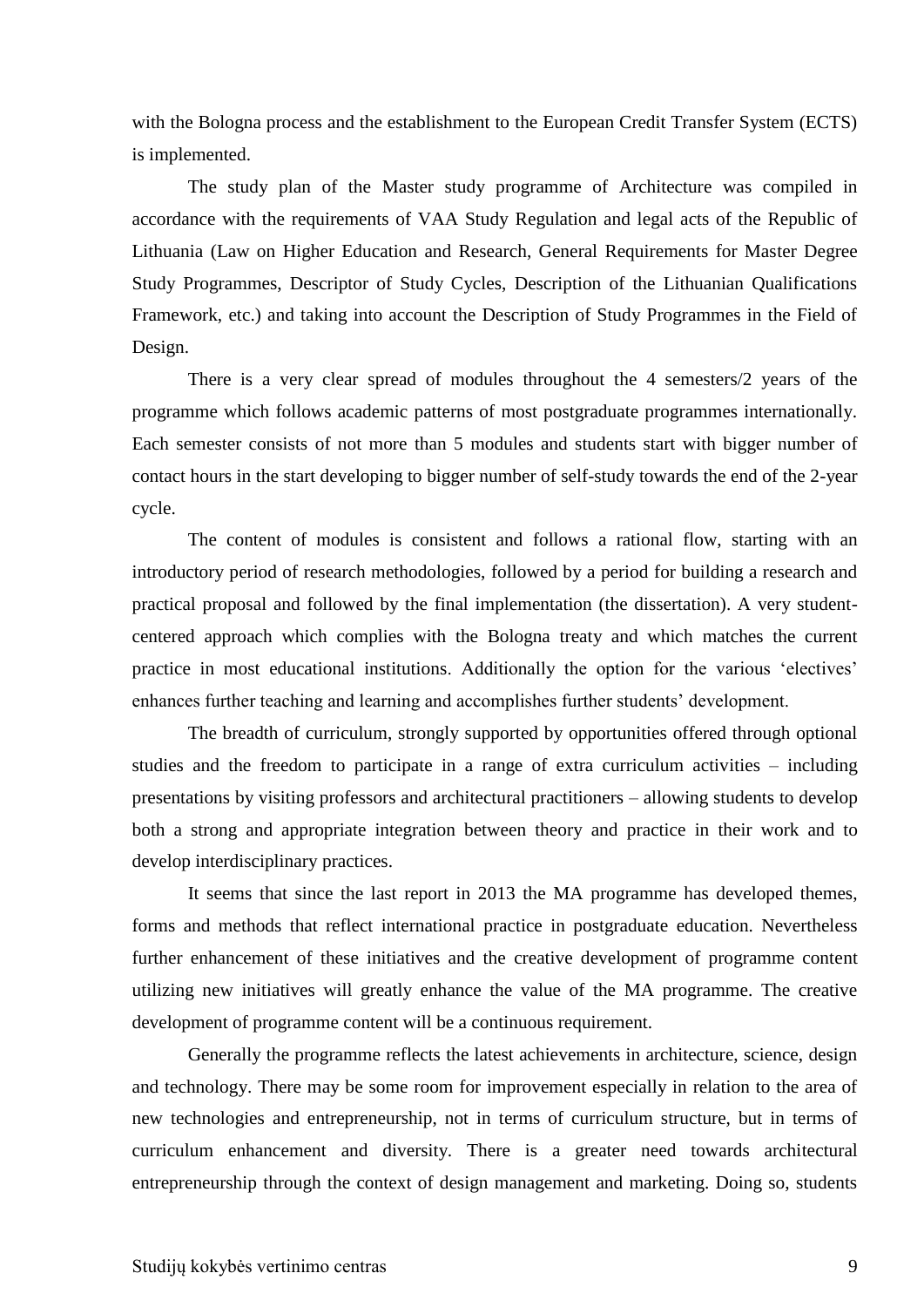may have an option to develop expertise in these areas and may have the chance to research and provide solutions towards this direction.

#### <span id="page-9-0"></span>*2.3. Teaching staff*

The teaching staff implementing the study programme is compiled according to Description of General Requirements of The Degree-awarding Second Study Cycle and Integrated Studies approved by the Minister of Education and Science of the Republic of Lithuania.

All faculty's credential were found adequate to ensure the learning outcomes. All members of staff hold postgraduate degrees in relevant areas of the content of the programme. According to academic degrees the distribution of academic staff is as follows: 4 professors, 8 associate professors and 5 lecturers. In order to ensure that the learning outcomes are supported by teaching staff, there is also a greater diversity of qualifications from a variety of visiting staff who have increased and complemented the existing teaching population. In order to ensure that the learning outcomes are supported by teaching staff, there may also be a greater added diversity of qualifications from a variety of visiting staff who practice in new technologies and contemporary architecture and who will allow an increased complementary force to the existing teaching population.

The Master study programme is implemented by 17 full-time members of staff of VAA Faculty. According to the SER, on the basis of need, more lecturers can be. This situation complies with the general requirements for study programme, which provide that not less than half of the courses in the field of studies must be taught by recognized artists or scientists. The description of general requirements for study programmes does not regulate the number of fulltime and invited lecturers. Compared to the number of students on the MA programme the number of the teaching staff is satisfactory. The additional input of teaching from visiting staff both national as well as international, as well as the cross-disciplined teaching from other departments of the Academy needs to be enhanced so that it can contribute further to the achieving of the learning outcomes.

The turnover of the teachers was found to be of a satisfactory level. As mentioned, because of the fact that staff salaries are quite low, there is always the risk for academics to seek employment in their creative fields, resulting negatively towards commitment to teaching. Although this is not in the jurisdiction of the expert team, measures towards alleviating the financial situation will improve the quality of teaching and learning. Furthermore in order to fully embrace the aims of design and adequately support the learning outcomes of the MA programme the turnover of staff needs to be retained.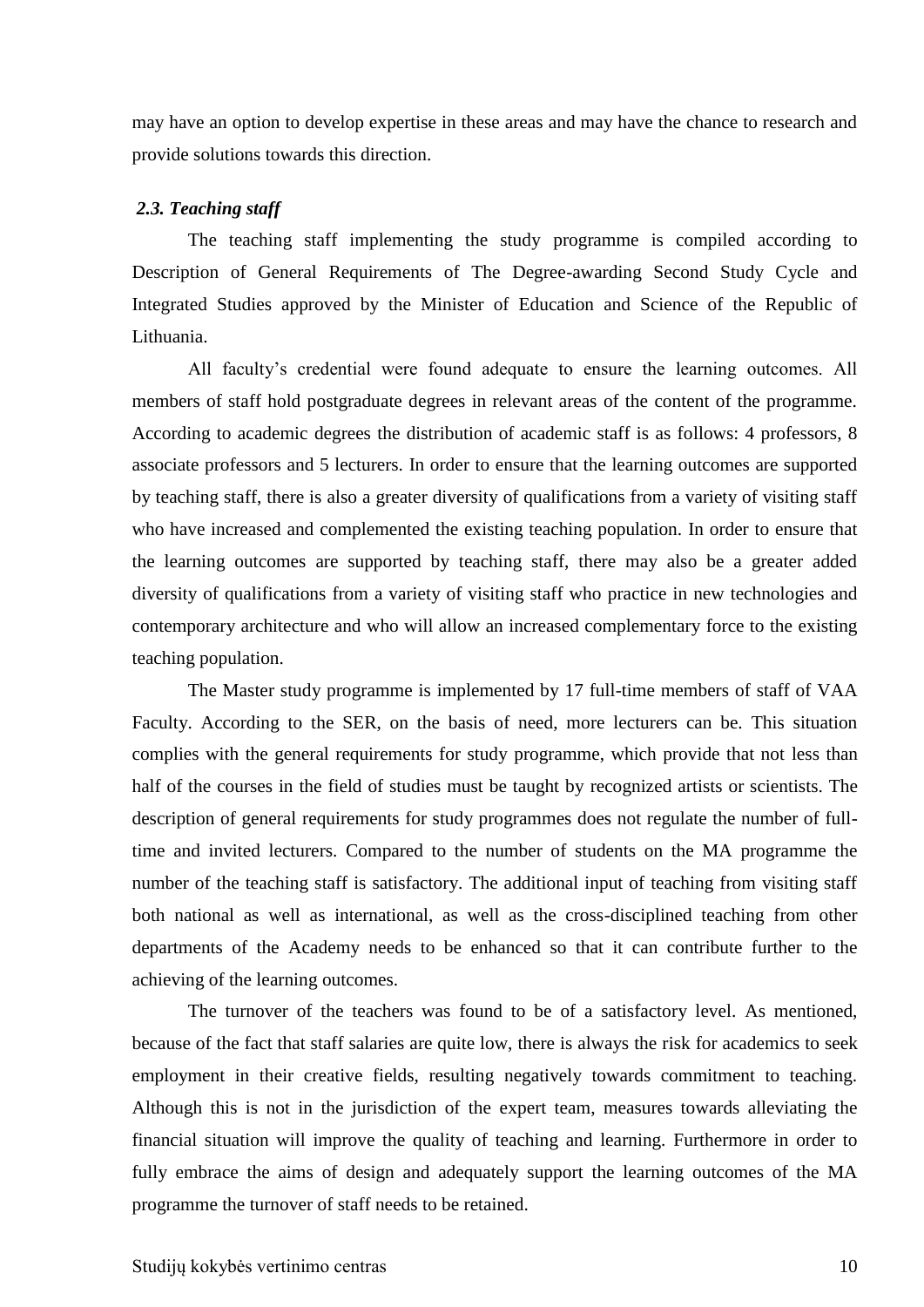Special attention is paid to the improvement of qualifications of academic staff, because in their work with students it is important to keep up-to-date with technological achievements and rapidly changing socio-cultural situation. Therefore, members of teaching staff are involved in architectural/artistic creative as well as academic research activities. They attend research conferences, go on study trips, arrange arts projects, organize and participate in national and international exhibitions. Members of teaching staff regularly participate in the defense of Master theses/projects and the work of Admission Committees. All this provides opportunities for teaching staff to expand their knowledge and improve their competences and update the courses taught.

All teaching staff is actively involved in research and practice and there is evidence of strong participation in various local and international competitions/exhibitions and other events. According to the SER during the last 3 years, the staff of the MA in Architecture study programme created significant architectural and artistic activity, were organizing international festivals, exhibitions and conventions, conducted educational creative workshops and participated in seminars and research conferences in Lithuania and abroad.

#### <span id="page-10-0"></span>*2.4. Facilities and learning resources*

Studio spaces and labs were found to be satisfactory, providing students with an environment where they can work efficiently and comfortably. Facilities and generally physical resources have improved in the last 3 years. It is encouraging to see the development of the new building (old hospital), for which, the Academy will have greater spaces for residencies and exhibitions. Nevertheless we bring to the attention of the Academy that continuous enhancement and improvements must always be on the agenda, matching the development of new technologies and the industrial evolution.

The Art Academy has embarked on an ambitious programme of physical renewal and development of its infrastructure. Although this is quite evident in the last 3 years, there still needs to be additional development to include latest digital technologies such as large format printers, CNC, laser cutters, 3D printers and scanner etc.

The curriculum demands a professional practice, allowing students to have fist hand experience with the industry. There is a strong link with the industry and a very good relationship with stakeholders where students can apply practical experience. Also, the establishment of the VAA Art and Design Laboratory will prove to be of great value both for teachers as well as staff.

The Academy has a Library, which stocks a big variety of the latest books, periodicals and journals in contemporary art and design. Furthermore the library provides access to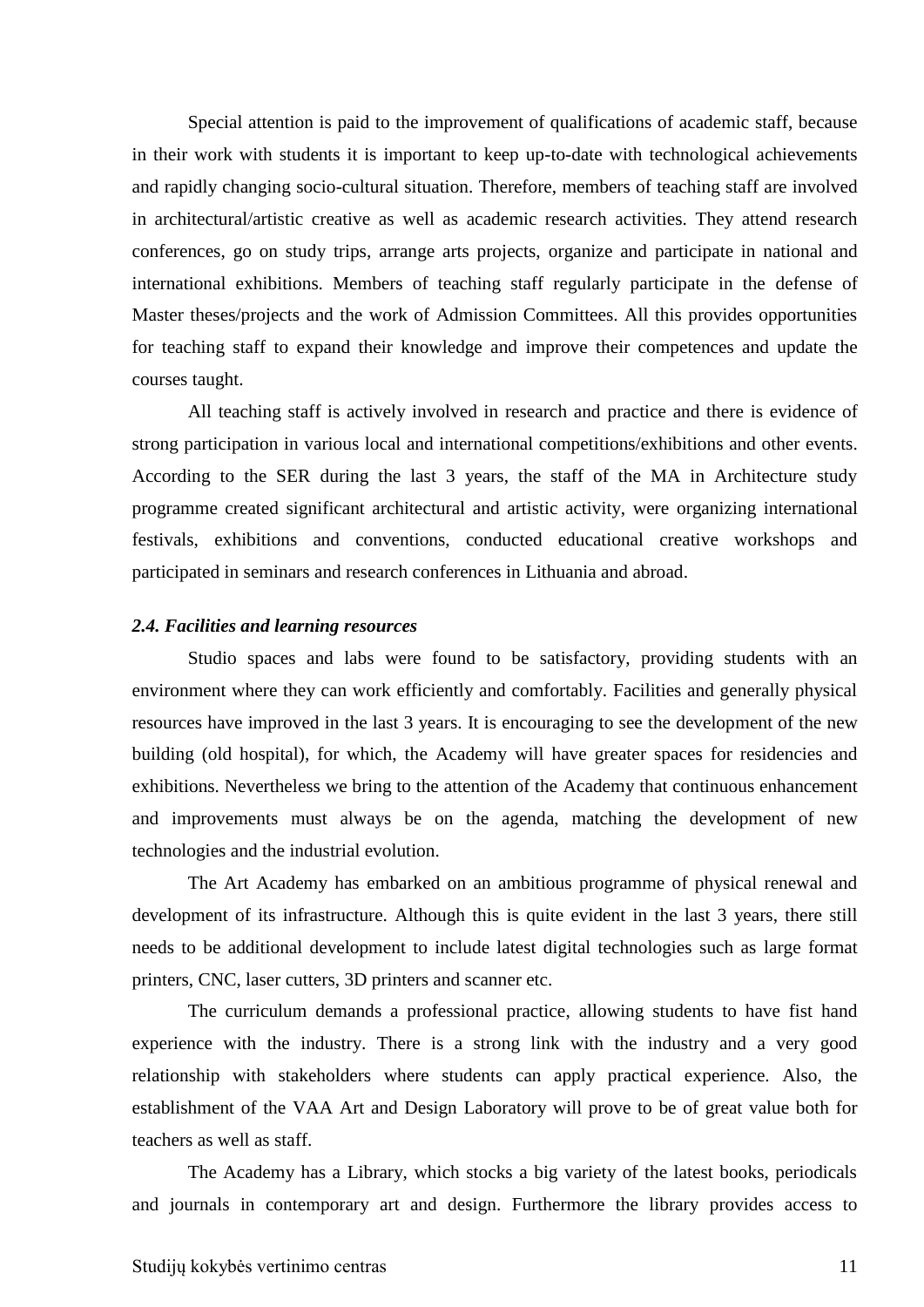bibliographical databases to which students have direct access both within the Academy as well as through their personal environment. These databases are EBSCO Publishing, Oxford Reference, 24 Online Premium Collection, Grove Art Online, Springer LINK, Emerald Management eJournals Collection. Continuous development of the library is an essential requirement.

#### <span id="page-11-0"></span>*2.5. Study process and students' performance assessment*

There is a clear statement on students' admission, which follows an open period for applications and portfolio reviewing by a committee from the Department. The portfolio reviewing consists of a personal interview and a presentation of a project proposal. This is an activity, which is widely practiced in most countries.

There is a good structure and organization of the study process, similar to other postgraduate programmes internationally. There is a strong student-centered approach to teaching at postgraduate level, one may say, a collegiate approach to facilitating student learning that takes particular account of individual learning needs and artistic career aspirations of the student.

Students are engaged into research, architectural/artistic and applied research activities by default through their curriculum. Additionally the introduction of projects from the industry and/or other local as well as international projects and events also enhanced this activity. This is quite evident in the activity of students' work and projects.

According to the SER, postgraduate students are less keen in mobility programmes mainly because of the involvement and commitment to other activities – mainly professional; however there are opportunities for then through the EU Life Long Learning programme (Erasmus and NordPlus). The Department has also structured the mobility period during the 2nd semester of the MA cycle facilitating a greater number for participation.

The Academy should keep encouraging such participations as well as establish more bilateral agreements with more countries. The team of experts strongly feels that mobility of both students and staff will open up new directions as well as potential for the development of the programme to acquire an international character and outlook.

There is adequate level of support through the allocation of personal academic advisors for each student and through a scholarship scheme - at an academic level. Students are also supported socially through various facilities and services provided by the VAA such as gym, dormitory etc.

Student grants and allowances are regulated by the Ministry of Education and Science of the Republic of Lithuania. The procedure for grant allocation is described in VAA Provisions for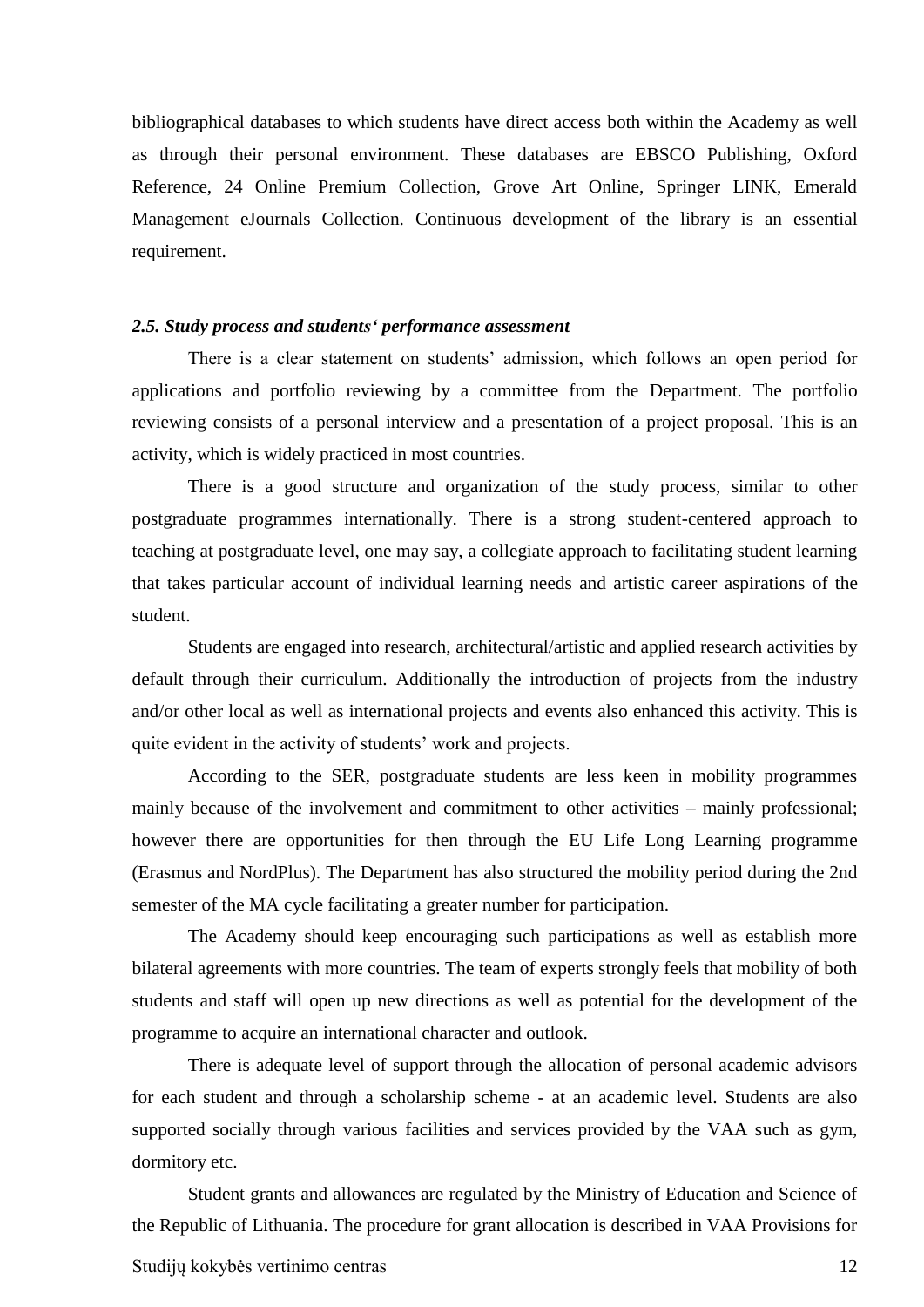Student Grants approved by the Senate. VAA students are eligible for social and incentive grants and one-off social allowances. Students who are eligible for a social allowance in accordance with the Law on Social Support in Cash for Badly-off Families can get a social grant. Incentive grants are allocated to students of all programmes for the best academic. In case of difficult financial situation, a student can apply for a one-off social allowance. The number of student grants depends on the amount of allocated funding. Priority is given to students in need of social support. Students (from families in need of social support who have shown good academic and creative results) can apply for financial support.

The criteria for student achievement assessment are tied up with the learning outcomes. The system and procedure of student assessment is based on the principles of reliability, clarity and objectivity. The knowledge and skills of all the students of the programme are assessed by ten-point criteria-based system. (The system is based on the recommendations from the Ministry of Education and Science and the Study Regulations of the Academy). The Assessment system is clearly outlined in the SER and is publicly available to students online as well as through printed publications of the Academy.

It seems that MA students in Architecture and the alumni of the programme are active and successful players of the Lithuanian and international architectural scene. This is evident from the facts presented in the SER as well as the graduates' profile information supplied by the Department.

#### <span id="page-12-0"></span>*2.6. Programme management*

The instigation of Programme Study Group is a good initiative that needs to be constantly developed. There is a satisfactory level of staff and student engagement in discussions about change and development that can be fruitfully extended.

There seems to be an on-going and continuing effort towards the implementation of the programme through a regular collation data and analysis. This is carried out formally through the various committees of the Department and the Academy as well as informally (made possible due to the small number of the academic community) from the daily staff and student activity as well as external and alumni feedback.

The outcomes of internal and external evaluations of the programme are used for the improvement of the programme and this is quite evident, taking in consideration the improvements and further development of the programme since the recommendations of the last evaluation team in 2013. It is positive to note the enhancement of the programme context with the structure development and the addition of courses, which cover the field of design theory and criticism.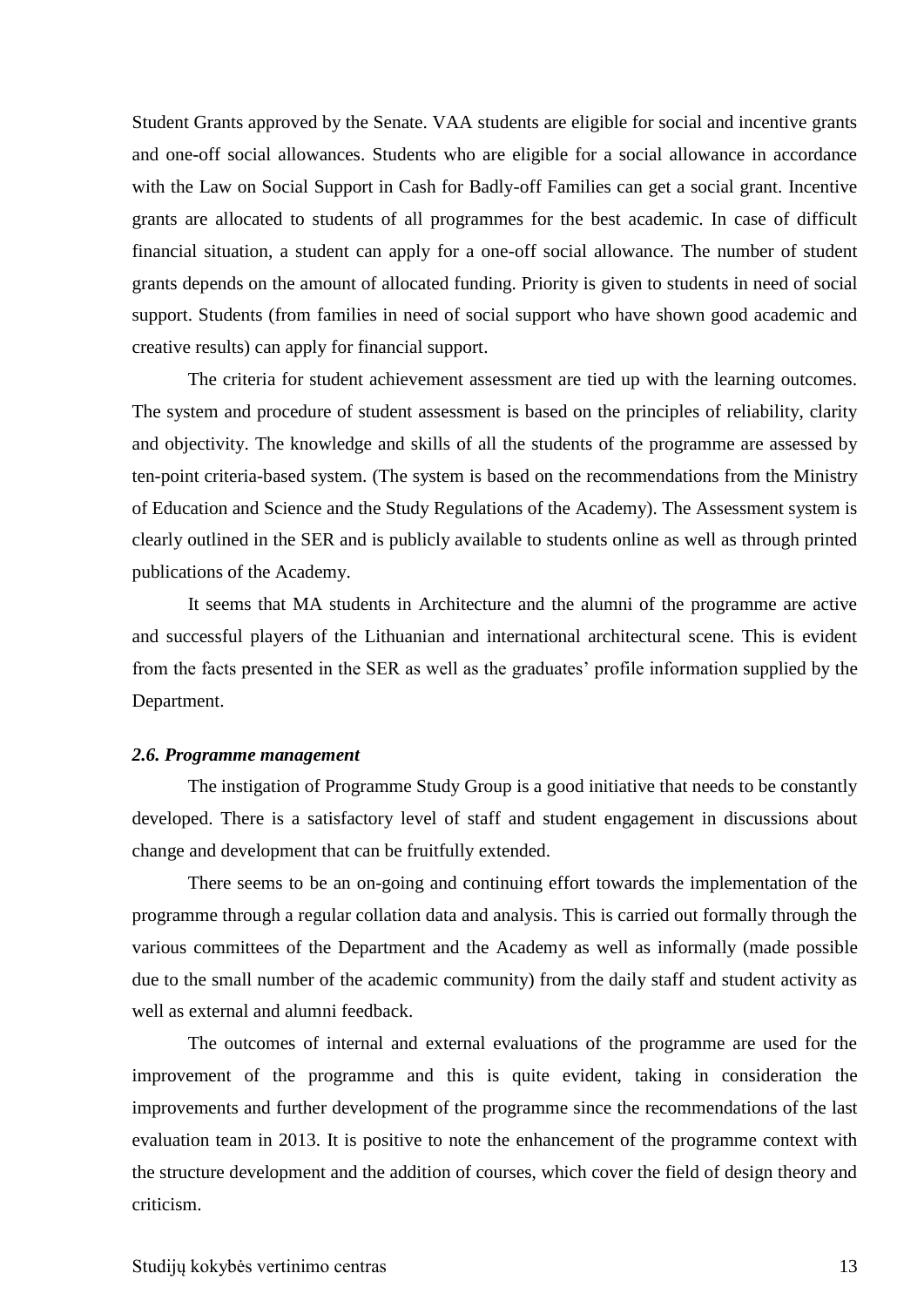Stakeholders seem to have an open access to the Department and the BA programme through formal and informal representation. This is a very healthy relationship, which needs to be encouraged and continued. Additionally a stakeholder is officially represented and is a member of the Committee of the Architecture Study Programme.

Given the changes made since the previous evaluation in 2013 and the commitment from both the Academy and the Department it is obvious that the internal quality assurance activity is effective and efficient. It is believed that the internal quality assurance provides a firm basis for developing a formal enhancement agenda that will help the Academy not only to address any areas of weakness but to also continually improve all aspects of its provision.

## <span id="page-13-0"></span>**III. RECOMMENDATIONS**

1. The Academy may look into strategic planning not only to establish a regional center for architectural education, but also to attract non-local as well as international candidates.

2. As an added value to the current programmes, additional or diverse modules in the area of new technologies, material exploration as well as design management and may be considered.

3. In order to keep up with current technologies and contemporary trends all programmes could benefit from an ongoing enrichment of visiting creative practitioners who are practicing in the local as well as international contemporary design scene

4. It is suggested that greater mobility as well as communication among the faculties of the Academy from Vilnius and Klaipeda could be established allowing a greater dialogue among all campuses.

5. The Academy should develop more bilateral agreements with more countries. Mobility of both students and staff will open up new directions as well as potential for the development of the programme to acquire an international character and outlook.

6. A continuous enhancement and improvements for the facilities must always be on the agenda of the Academy, matching the development of new technologies and the industrial evolution. For example a further investment in a greater number of books and periodicals in architecture, art and design for the library, or the introduction to digital technologies such as large format printers, CNC, laser cutters, 3D printers and scanners will add greater advantages to both the faculty as well as the students of the MA programme.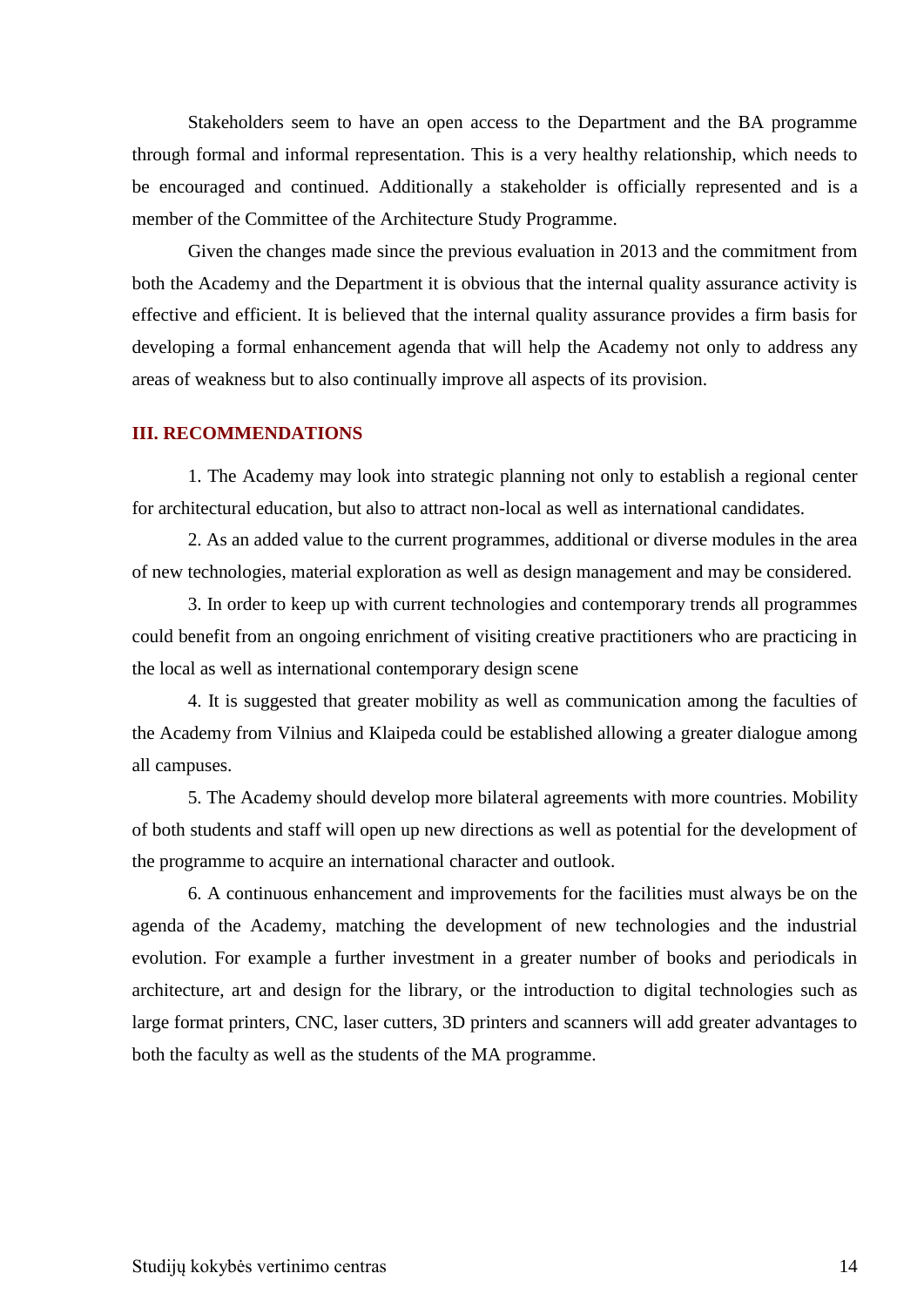#### <span id="page-14-0"></span>**IV. SUMMARY**

It seems that the MA in Architecture programme comes across with clear aims and learning outcomes. The importance of the MA programme is well defined in the SER and by everybody during the meetings, giving emphasis on the specific location and its significance in the greater region. This is an interesting point, which needs to be explored further. The Academy may look into strategic planning not only to establish a regional center for architectural education, but also to attract non-local as well as international candidates.

The curriculum design follows a sequence, which matches other postgraduate programmes. The MA programme starts from the stage of the research proposal, with instruction of research methodologies and techniques and progresses into a self-negotiated project, concluding into a theoretical and practical outcome.

As an added value to the current programmes, additional or diverse modules in the area of new technologies, material exploration as well as design management and may be considered.

Teaching staff came across as devoted and committed towards teaching and learning, bringing their own good practice into the Academy. There was a clear understanding on the structure of the faculty who works like a community in a collective as well as in a diverse but complimentary mode. In order to keep up with current technologies and contemporary trends all programmes could benefit from an ongoing enrichment of visiting creative practitioners who are practicing in the local as well as international contemporary design scene. It is also suggested that greater mobility as well as communication among the faculties of the Academy from Vilnius and Klaipeda could be established allowing a greater dialogue among all campuses.

There is a small population of students which results in a better and more efficient staff/student relationship. It is a relationship that both staff and students have well praised. Current students were found to be very enthusiastic and motivated. They seemed to show interest in acquiring new knowledge, and they exhibited projects, which were found to be experimental, exciting and professional, both in making as well as in concept. Students showed enthusiasm in participating in the Erasmus mobility scheme. From the current students that the team had met, there were a few who actually took part in this scheme. The Academy should keep encouraging such participations as well as establish more bilateral agreements with more countries. The team of experts strongly feels that mobility of both students and staff will open up new directions as well as potential for the development of the programme to acquire an international character and outlook.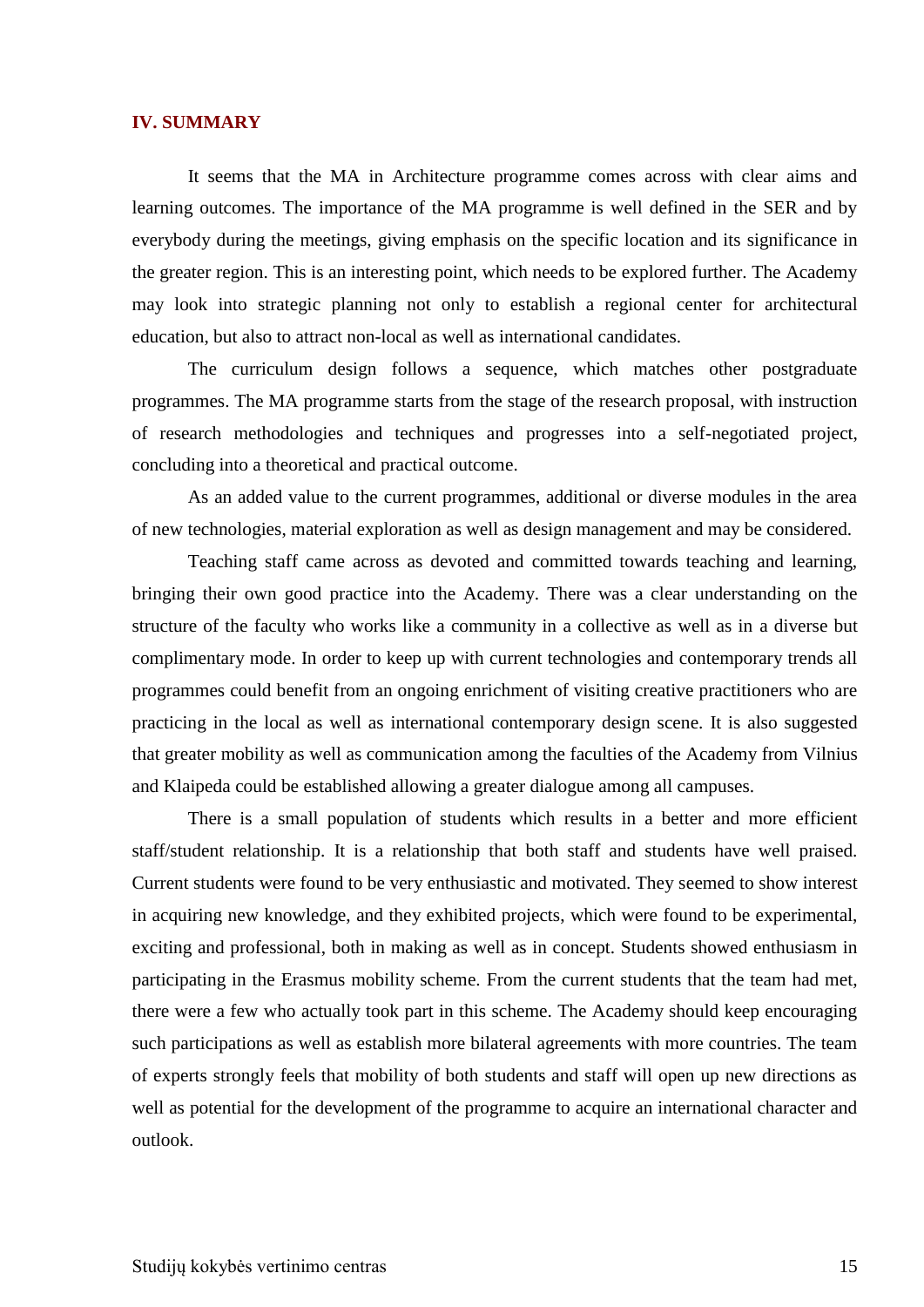Administration and programme management were found to be well structured. The programme has a good leadership and staff structure and it is well supported by the faculty, as well as the social and professional partners in the region. This is an activity, which needs to be continued and maintained, as this is outlined and required by the Academy Regulations.

Facilities and generally physical resources have improved in the last 3 years. It is encouraging to see the development of the new building (old hospital), for which, the Academy will have greater spaces for residencies and exhibitions. Nevertheless we bring to the attention of the Academy that continuous enhancement and improvements must always be on the agenda, matching the development of new technologies and the industrial evolution.

For example a further investment in a greater number of books and periodicals in architecture, art and design for the library, or the introduction to digital technologies such as large format printers, CNC laser cutters, 3D printers and scanners will add greater advantages to both the faculty as well as the students of the MA programme.

Generally speaking the MA programme in Architecture, has come to a point where there is great potential not only for the city of Kaunas but the rest of the country, and everyone involved in this, needs to make a point of exploiting all possibilities in pushing the programme further.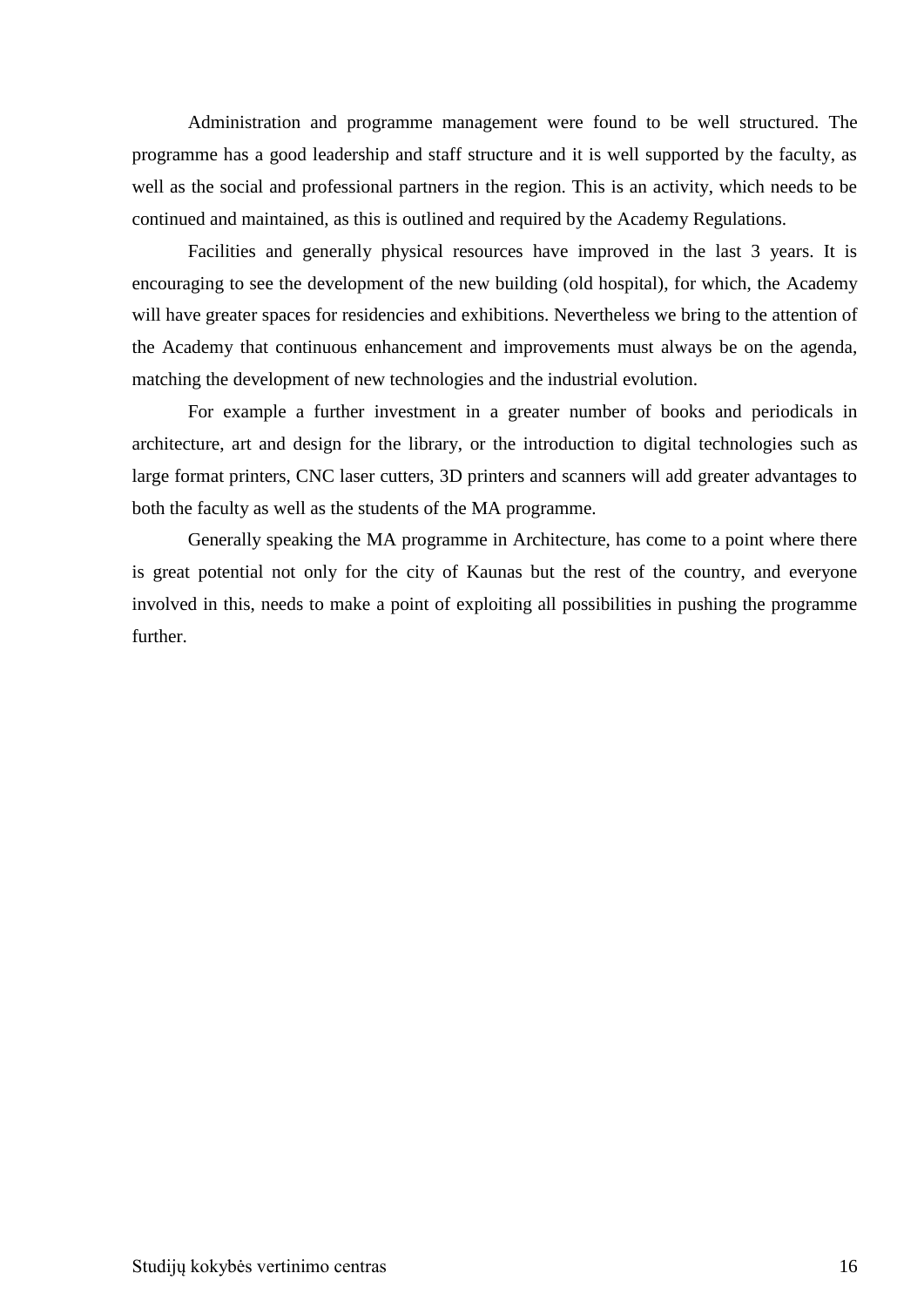# <span id="page-16-0"></span>**V. GENERAL ASSESSMENT**

The study programme Architecture (state code – 621K10003) at Vilnius Academy of Arts Kaunas Faculty is given **positive** evaluation.

| No. | <b>Evaluation Area</b>               | <b>Evaluation of</b><br>an area in<br>points* |
|-----|--------------------------------------|-----------------------------------------------|
|     | Programme aims and learning outcomes |                                               |
|     | Curriculum design                    |                                               |
|     | Teaching staff                       |                                               |

4. Facilities and learning resources 3 5. Study process and students' performance assessment 3 6. Programme management 3

*Study programme assessment in points by evaluation areas*.

\*1 (unsatisfactory) - there are essential shortcomings that must be eliminated;

2 (satisfactory) - meets the established minimum requirements, needs improvement;

3 (good) - the field develops systematically, has distinctive features;

4 (very good) - the field is exceptionally good.

| Grupės vadovas: | Prof. dr. Costas Mantzalos  |
|-----------------|-----------------------------|
| Team leader:    |                             |
|                 |                             |
| Grupės nariai:  | Dipl. Ing. Thomas Proksch   |
| Team members:   |                             |
|                 |                             |
|                 | Dr. Gabriella Medvegy       |
|                 |                             |
|                 | Prof. dr. Kęstutis Zaleckis |
|                 |                             |
|                 | Mr. Gintautas Rimeikis      |
|                 |                             |

**Total: 18**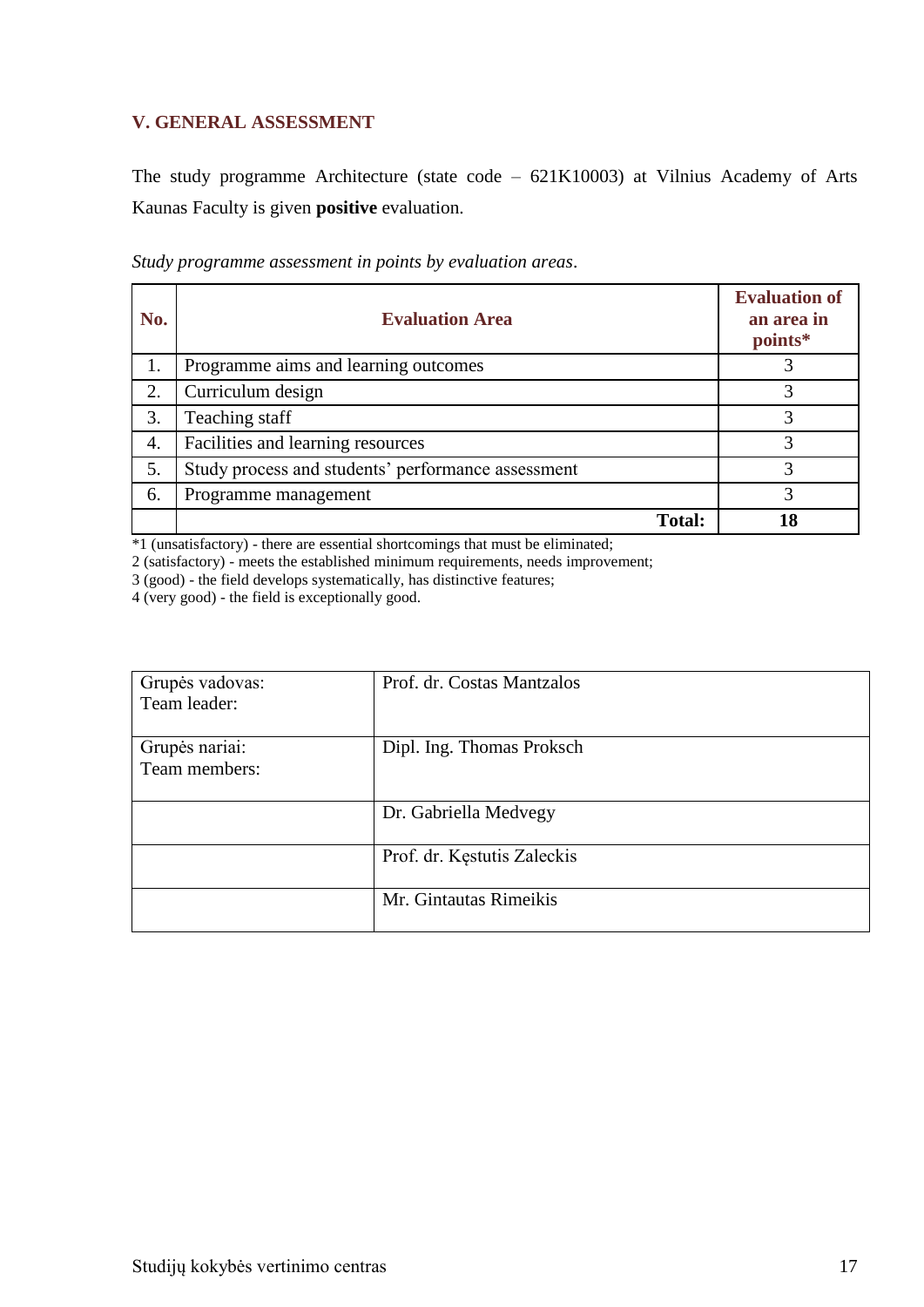#### **Vertimas iš anglų kalbos**

# **VILNIAUS DAILĖS AKADEMIJOS KAUNO FAKULTETO ANTROSIOS PAKOPOS STUDIJŲ PROGRAMOS** *ARCHITEKTŪRA* **(VALSTYBINIS KODAS – 621K10003) 2016-06-20 EKSPERTINIO VERTINIMO IŠVADŲ NR. SV4-141 IŠRAŠAS**

<...>

## **VI. APIBENDRINAMASIS ĮVERTINIMAS**

Vilniaus dailės akademijos Kauno fakulteto studijų programa Architektūra (valstybinis kodas – 621K10003) vertinama teigiamai.

| Eil.<br>Nr. | <b>Vertinimo sritis</b>                          | <b>Srities</b><br>įvertinimas,<br>balais* |
|-------------|--------------------------------------------------|-------------------------------------------|
| 1.          | Programos tikslai ir numatomi studijų rezultatai |                                           |
| 2.          | Programos sandara                                | 3                                         |
| 3.          | Personalas                                       | 3                                         |
| 4.          | Materialieji ištekliai                           |                                           |
| 5.          | Studijų eiga ir jos vertinimas                   | 3                                         |
| 6.          | Programos vadyba                                 | 3                                         |
|             | Iš viso:                                         | 18                                        |

\* 1 - Nepatenkinamai (yra esminių trūkumų, kuriuos būtina pašalinti)

2 - Patenkinamai (tenkina minimalius reikalavimus, reikia tobulinti)

3 - Gerai (sistemiškai plėtojama sritis, turi savitų bruožų)

4 - Labai gerai (sritis yra išskirtinė)

 $\langle \ldots \rangle$ 

#### **IV. SANTRAUKA**

Magistro laipsnio studijų programa *Architektūra* turi aiškius tikslus ir studijų rezultatus. Magistro laipsnio programos svarba yra gerai argumentuota SS, ją pabrėžė visi per susitikimus akcentuodami specifinę lokalizaciją ir svarbą regionui. Tai įdomus požiūris, kurį būtina toliau tyrinėti. Akademija turėtų pasigilinti į strateginį planavimą, kad taptų ne tik architektūros studijų centru regione, bet ir pritrauktų ne vietinių bei tarptautinių studentų.

Programos turinys sudarytas tokia seka, kuri atitinka kitų antrosios pakopos studijų programų studijų turinį. Magistro laipsnio programa pradedama nuo mokslinio tyrimo pasiūlymo etapo, kuomet mokoma mokslinio tyrimo metodologijos ir atlikimo metodų ir baigiamas savarankiškai sukurtu projektu, kuriame pateikiamas teorinis ir praktinis studijų rezultatas.

Dabar vykdomoms programoms pridėtinę vertę suteiktų papildomi arba įvairesni naujųjų technologijų, medžiagų tyrimo bei projektų vadybos sričių moduliai.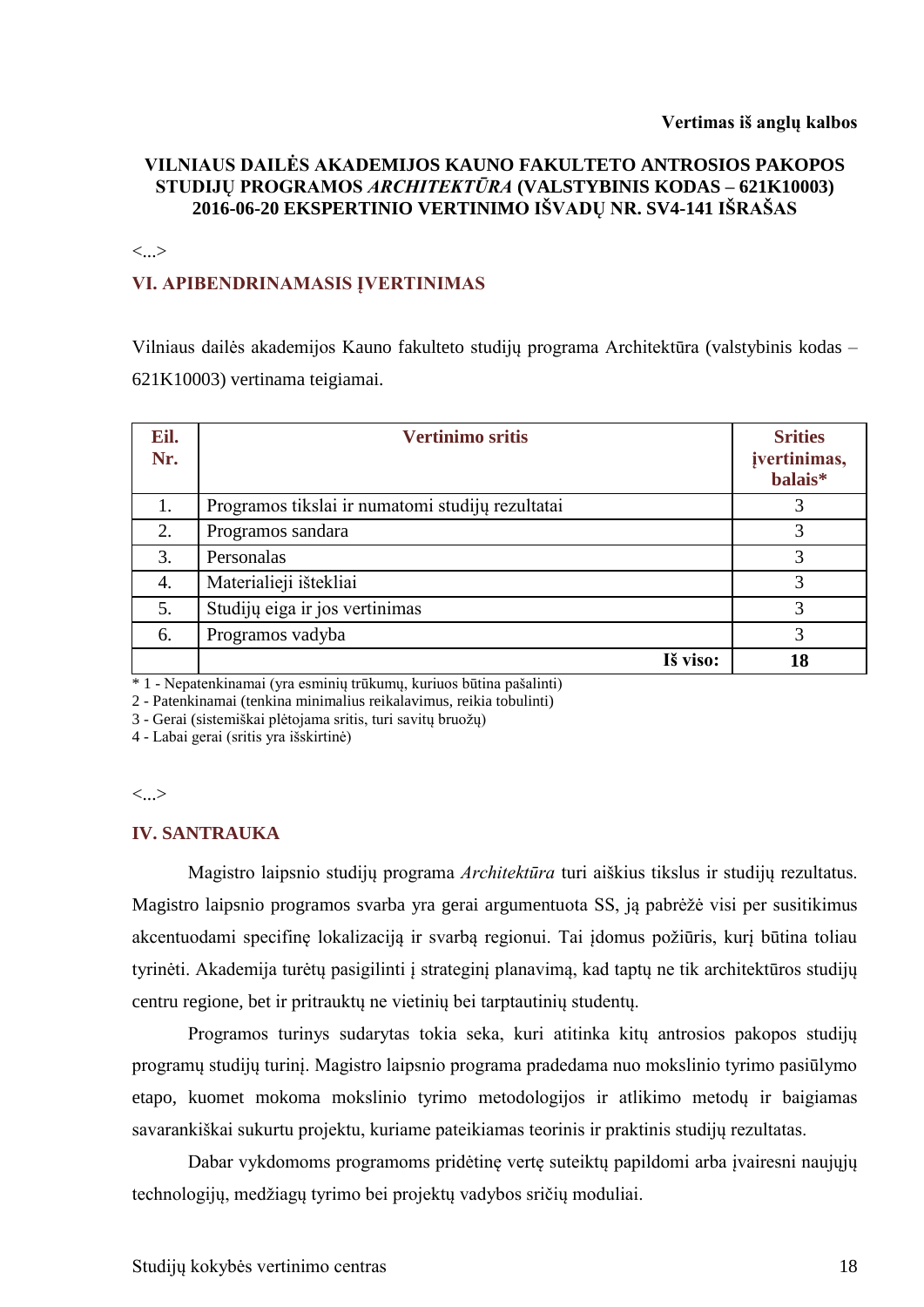Akademinis personalas atsidavęs ir pasiaukojęs dėstymui ir mokymuisi ir programą praturtina savo sukaupta šiuolaikine gerąja praktika. Personalas aiškiai supranta fakulteto, kuris dirba kaip bendruomenė kolektyviniu režimu ir papildančios įvairovės režimu, struktūrą. Siekiant neatsilikti nuo moderniųjų technologijų ir šiuolaikinių tendencijų, visas programas reikėtų ir toliau nuolat turtinti kviečiantis kūrybiškus praktikus, kurie dirba šiuolaikinio dizaino srityje vietos ir tarptautiniu lygmenimis. Taip pat siūloma intensyvinti judumą ir komunikaciją su akademijos fakultetais Vilniuje ir Klaipėdoje, tokiu būdu skatinant geresnį dialogą tarp visų filialų.

Dėl negausaus studentų skaičius personalo ir studentų santykiai yra geresni ir efektyvesni. Santykiai tarp personalo ir studentų labai giriami. Dabartiniai studentai labai entuziastingi ir motyvuoti. Jie rodė norą įgyti naujų žinių bei pademonstravo projektus, kurie buvo eksperimentiniai, prikaustantys ir profesionalūs tiek atlikimo, tiek koncepcijos požiūriu. Studentai entuziastingai vertino galimybę dalyvauti "Erasmus" judumo programoje. Iš kalbintų dabartinių studentų, deja, vos keli iš tiesų šioje programoje dalyvavo. Akademija turėtų skatinti dalyvavimą judumo programose ir sudaryti daugiau dvišalių sutarčių su daugiau valstybių. Ekspertų grupė įsitikinusi, jog tiek studentų, tiek dėstytojų judumas atvertų naujas kryptis ir sukurtų naują potencialą vystyti programą ir suteikti jai dar daugiau tarptautiškumo ir tarptautinės orientacijos.

Administracija ir programos vadyba pasižymi gera struktūra. Programą vykdo geri vadovai ir personalas, kuriuos remia tiek fakultetas, tiek socialiniai ir profesiniai partneriai regione. Šią veiklą būtina tęsti ir palaikyti, kadangi tai išdėstyta ir to reikalaujama VDA nuostatuose.

Per paskutinius 3 metus patalpos ir materialieji ištekliai apskritai pagerėjo. Malonu matyti, įrengiamą naują pastatą (senoji ligoninė), kurį atidarius Akademija turės daugiau erdvės parodoms ir ekspozicijoms. Vis dėlto ekspertai atkreipia dėmesį, jog nuolatiniai pagerinimai ir patobulinimai visuomet privalo būti Akademijos darbotvarkėje, jei ji nori neatsilikti nuo naujųjų technologijų pažangos ir pramonės raidos.

Pavyzdžiui, tolesnės investicijos, skirtos papildyti biblioteką daugiau knygų ir periodinių leidinių apie architektūrą, meną ir dizainą, arba naudojant tokias skaitmenines technologijas, kaip didelio formato spausdintuvai, CNC lazerio pjaustyklės, 3D spausdintuvai ir skeneriai, būtų daug naudos ne tik fakultetui, bet ir magistro laipsnio programos studentams.

Apskritai magistro laipsnio programa *Architektūra* pasiekė didelio potencialo ne tik Kauno mieste, bet ir visoje šalyje tašką, todėl visi šia programa suinteresuotieji asmenys turėtų pasvarstyti, kaip pasinaudoti visomis galimybėmis ir dar labiau pagerinti programą.